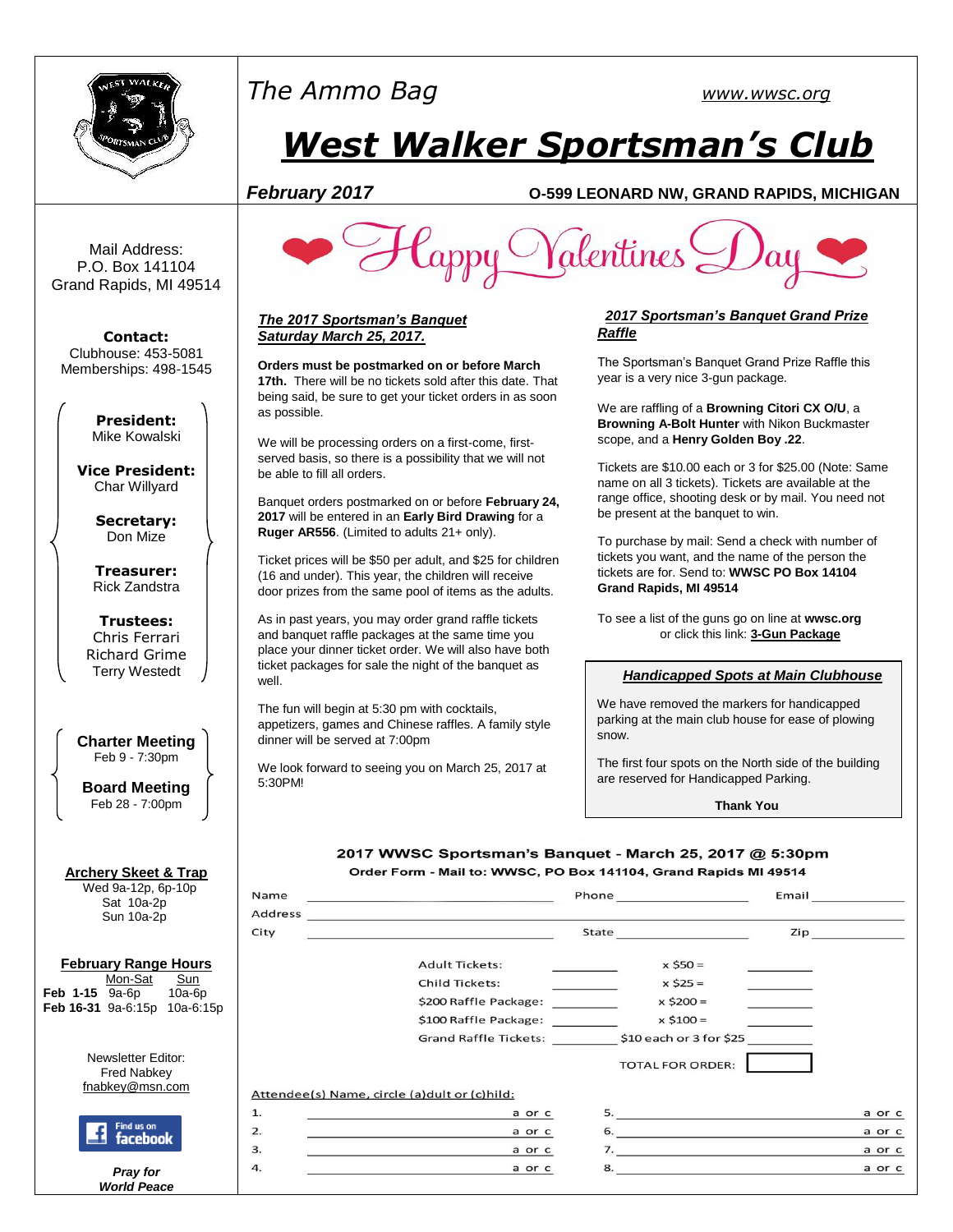# *From the President*

I would like to take this opportunity to commend the club members that have been working to create new shooting events at our club.

One would be the fun shoots with a different theme each time that Gloria Von der Heide and Michael Kohl have started, and the ongoing Winchester/NRA Marksmanship Qualification shooting program that Michael and John Kiss have implemented. This newsletter has information on both upcoming events.

Don't tell anyone, but word has it on the range, that a women's handgun league will be forming this spring.

These new events are being organized by members who want our club to have more organized shooting events, as well as using our great indoor shooting facility.

I strongly urge club members to take a look at these shooting events, and hopefully you will want to take part in them.

*Thank you, Mike Kowalski*

# *2017 Big Gun Raffle*

Tickets are \$60.00 and covers all 12 raffles. Winning tickets get put back in for a chance to win again.

Purchase early to make sure your name is in the drawing for each of the 12 months. Only 300 tickets will be sold, and you do not need to be a member to purchase a ticket.

Purchase your tickets at the Range Office or at the Shooting Desk. We accept cash, check, Visa, and MasterCard.

Drawings are the last Tuesday of each month, and winners are notified by phone and listed each month in the newsletter.

> To see a list of the guns go on line at wwsc.org or click this link: **[Big Gun Raffle](http://www.wwsc.org/img/archives/2016/2017BGR.16x22.Poster.pdf)**

# *Range Monitors Needed*

We are always in need of more range monitors to check memberships on the rifle and pistol ranges. These are 4 and 6 hour shifts, and qualified monitors will receive free membership renewals.

#### **Contact: Don Mize [imdmize@yahoo.com](mailto:imdmize@yahoo.com)**

# *Indoor Pistol Range Open in February*

The indoor range will be open free of charge to all members on Saturdays from 5pm-9pm for the month of February.

John Kiss has volunteered his time again this month, and will be onsite so you can shoot the range.

# *Winchester/NRA Marksmanship Qualification*

We are offering Pistol, Bullseye Pistol, Rimfire Rifle, and International Air Rifle. **Note**: Does not include Shotgun.

Members can shoot the program at their own pace during normal range hours. We will have the proper targets (for a fee, \$1-\$2), scoring sheets, and qualification material at the Range Office.

If you prefer to shoot with a group, you are welcome to shoot qualifications on the 2nd Tuesday of the month starting on **Feb. 14th 5pm-9pm** at the indoor range. Bring your guns, ammo, and safety equipment.

These events will be \$20 for non-members each session and include range time, targets, and certification. Members shoot for the cost of targets and cost of the certification.

For more information or patches please contact: **Michael Kohl** -- [mtkohl@gmail.com](mailto:mtkohl@gmail.com) **West Walker MQP** website at: <http://www.wwsc.org/MQP.shtml>

# *Pirate Night Fun Shoot at the Indoor Range*

Ahoy me Hearties! On February 18 @ 3:00pm, come join your fellow Buccaneer's for 40 rounds of .22 cal. pistol shooting at 7 yards. Bring your .22 and some ammo, and join Yer fellow Buckos for a chance to claim Yer rightly share of the booty in the Pirate wars.

Afterwards we will Weigh anchor, hoist the Mizzen, and sail to the club house for food, prizes, awards, and refreshments.

Sign up at the range office or the club house. The deadline is Sunday February 12<sup>th</sup>.

> See the flyer online at wwsc.org News Page or Click the link: **[Pirate Night](http://www.wwsc.org/img/archives/2016/PirateFlyer2017.pdf)**

# *New Year's Day NSSA / ATA Shoot*

The weather this year was fantastic for our traditional New Year's Day shoot. The sun was shining, and the winds were light with temperatures in the mid 30's. Ham Sandwiches, and Hot Chili was available for all of those that were in attendance.

Ten shooters signed up for the **ATA** (Amateur Trapshooting Association) 100 bird singles, doubles, and handicapped events. ATA winners were: **Joe Popowich Jr** Singles 93, **Richard Willard Jr** Hdcp 84, **Joe Popowich Jr** Doubles 67, and **Tom May** HOA

We also had seven shooters show for the **NSSA** (National Skeet Shooting Association) event. They shot 50 Birds in each of 12ga, 20ga, 28ga and .410 bore. Congrats to the winners in each division. HOA **Jason Johnson**, **Dan Hankinson** HOA Runnerup, **Brian Myers** B, **George Mayhak** D

Thanks to all the Charter Members as well as Associate members that helped with setting up the fields and getting the event ready to run. It is your help that makes these events possible.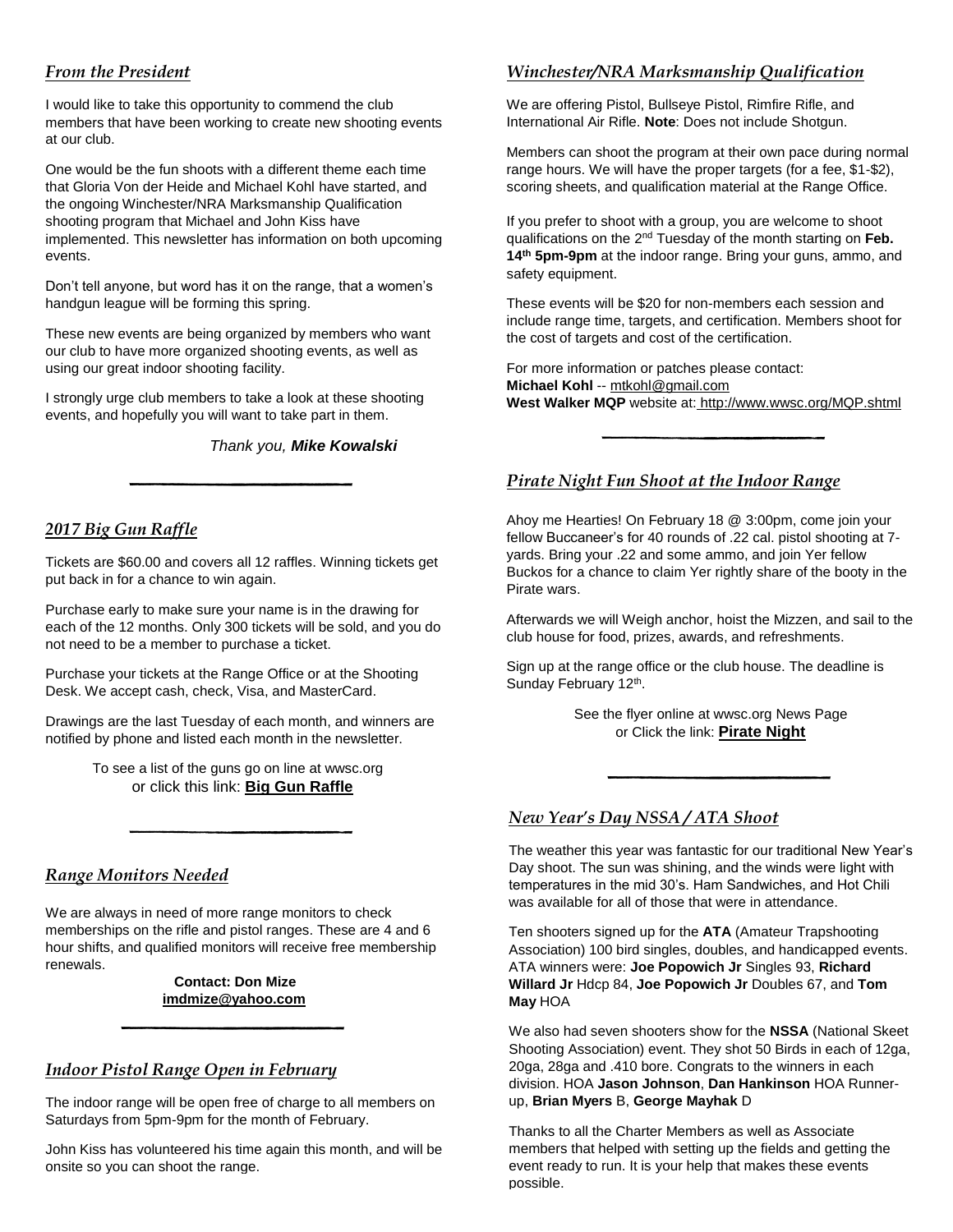# *Range Closures during Inclement Weather*

We will be closing the rifle/pistol ranges, as well as shotgun fields during adverse weather conditions. As we are a volunteer organization we do not expect our range monitors and trap kids to risk their lives getting to club.

If you plan shooting during bad weather conditions please call ahead or check the web site. **Thank You.**

# *January Straights*

D. Tagg 100 S D. Bigelow 75 S D. Bradley 50 S T. May 50 T J. Pop Jr. 50 S

F. Nabkey 25 S 12ga (2), 20ga, 28ga, .410

|                          | D. Boomstra 25 20 & 28ga S |                 | J. Koopmans 25 12ga S (2) |
|--------------------------|----------------------------|-----------------|---------------------------|
| D. Bradley               | 25 12ga S                  | K. May          | 25 T                      |
| A. Christinson 25 20ga S |                            | <b>B.</b> Myers | 25 16 & 28ga S            |
| M. Dykstra               | 25 T                       | J. Pop Jr.      | 25T(3)                    |
| C. Ferrari               | 25 20ga S, 25T             | L. Steele       | 25 12ga S                 |
| D. Gervais               | 25 20ga S                  | T. Westedt      | 25 20ga<br>- S            |
| M. Kamps                 | 25T                        | C. Willyard     | 25T                       |

#### *\* Hat Shoots:*

Chris Ferrari 28ga S Bart Froehlke 12ga S Fred Nabkey S 20ga, 28ga, .410

 \*In honor of your first straight, everyone will shoot your hat\*



# **CPL Class**

March 11 8:30AM - 6:30PM WWSC Indoor range \$90 Charter members & family (each) \$100 Associate members & family (each) \$125 General public TommyGunsMI@gmail.com / 616-920-1701 www.TommyGunsTraining.com Tom O'Brien - NRA and MCRGO certified instructor



#### *Kitchen Open during Leagues*

#### **Lunch/Dinner**

*Burgers \$3.00, with cheese \$3.50, and Fries \$1.00*

Monday Night Archery 6pm Wednesday Night Shotgun 6pm Saturday Shotgun/Archery 10am

#### **Sunday Breakfast** 10am \$4.00

Eggs, Potatoes, French toast, and Meat.

#### **Good food, great price!!**

# *<u>Out of the Bag</u> by: Wes Walker*

Do you reload your own shotgun shells? Do you find that in the winter months it is hard to find powder, or have to spend \$100.00 on components in order to buy powder?

IMR Legendary Powders now offers four new powders to compete with Alliant. The powders are: Red, Blue, Green, and Unequal. They also offer a new pistol powder called Target.

The reloading data for shot shells is almost exactly the same as when using the corresponding Alliant Powders. The pressure values as well as speed, and drop amounts are very close.

These powders were released in January, and should now be available in our area through Shantz Supply, and our local shops, Dan's in Comstock Park, and Bill's in Marne.

Speaking of reloading, how many of you do not have a scale to check how much powder or shot you are dropping?

Powders vary from lot to lot and it is not uncommon to use a larger or smaller bushing to drop the appropriate amount of powder to achieve your targeted speeds. You have to weigh your powder charge folks, you cannot rely on just reading the reloading data and put a bushing in. It doesn't work that way.

Look for our upcoming "SPEED DAY", we will set up some chronographs and check the speed of your shot gun loads. It takes five shells to get a good reading, and you will be surprised on how your speeds vary between those five loads.

# **2017 Big Gun Raffle**

| Jan        | <b>Ruger 10/22 Carbine Collectors Series</b>   | Jutta Grieves #35 |
|------------|------------------------------------------------|-------------------|
| Feb        | <b>Ruger LCRx 38 Special</b>                   |                   |
| Mar        | T/C Impact .50 cal Camo - Weather<br>Shield    |                   |
| Apr        | <b>S&amp;W Shield, Ported 9mm</b>              |                   |
| May        | Winchester SXP 12ga Pump                       |                   |
| Jun        | Glock 19, Gen4 - 9mm                           |                   |
| Jul        | Savage B-Mag Laminate 17WSM                    |                   |
| Aug        | Sig Sauer P320, Night Sights, 9mm              |                   |
| Sep        | Savage 220F 20ga Slug Gun                      |                   |
| Oct        | Ruger SR1911 SS 45 Auto                        |                   |
| <b>Nov</b> | <b>Browning AB3 Composite Stalker</b><br>30.06 |                   |
| <b>Dec</b> | <b>Springfield EMP .40SW</b>                   |                   |